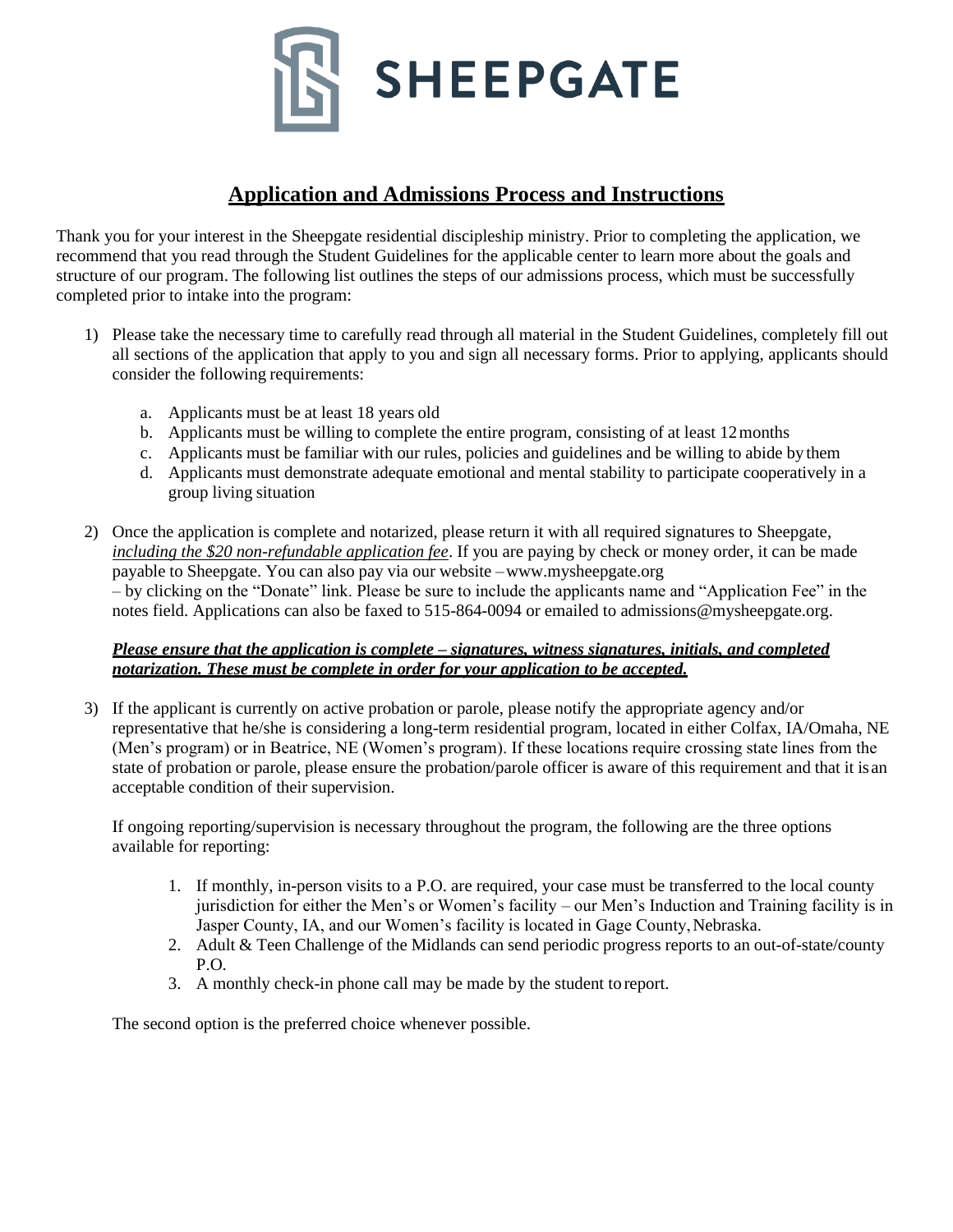- 4) If the applicant is required to pay child support, please notify the appropriate caseworker that he/she is considering a long-term residential program and will be unemployed for at least the first seven (7) months ofthe program. The final phase of the program does require our students to gain full-time employment, at which time any financial requirements can resume on an appropriate schedule.
- 5) After the application has been successfully submitted, please have *the applicant* contact our Admissions office to set up an appointment for a pre-admission interview. Our office can be reached during normal business hours, Monday through Friday, at 515-674-3713. These are one-on-one meetings between the applicant and our Admissions Coordinator directly. Interviews may be conducted by phone or in person at our Colfax, IA facility. Prior to the phone interview, applicants are required to have reviewed the Student Guidelines infull.

If the applicant is currently incarcerated and has restricted access to phone privileges, please have a family member, sponsor or attorney serve as a contact person on their behalf. This designated contact person should serve as a liaison between the institution and Sheepgate to coordinate the phone interview from their current location.

6) Prior to admission, applicants must complete a pre-intake physical and blood screen, with results faxed to our Admissions department or completed forms brought on the day of intake. These forms are included as the last two pages of our application. If you have any questions, or if the applicant is incarcerated and special arrangements are necessary/required to complete this step, please contact our Admissionsoffice.

The physical is the equivalent of a basic "sports" physical and can be completed at a primary care physician or walk-in clinic. The required blood tests are screens for HIV, Hepatitis A-B-C, and a tuberculosis skin test.

7) Following the completion of all necessary steps, an intake date will be established based on available times and bed space. On the day of intake, a non-refundable intake fee of **\$750.00** will be due. Cash, cashier's check or money order is accepted – please, no personal checks without prior approval from our Admissionsoffice.

*This fee is non-refundable regardless of voluntary departure or dismissal from the program and regardless of the length of time a student remains in the program*

- 8) Applicants will need to provide copies of the following documentation (where applicable) either prior to or on the day of intake:
	- 1. Current valid photo identification Driver's license, Non-driver ID, passport.
	- 2. Social Security Card if a replacement is needed, a copy of the receipt for application of replacement from the Social Security office would also be acceptable.
	- 3. Marriage license/certificate (if married)
	- 4. Proof of High School Diploma/GED/HiSET if the applicant has not completed their high school education, this will be completed as a portion of the program. There is an additional **\$150.00** fee due upon intake, to cover costs of testing.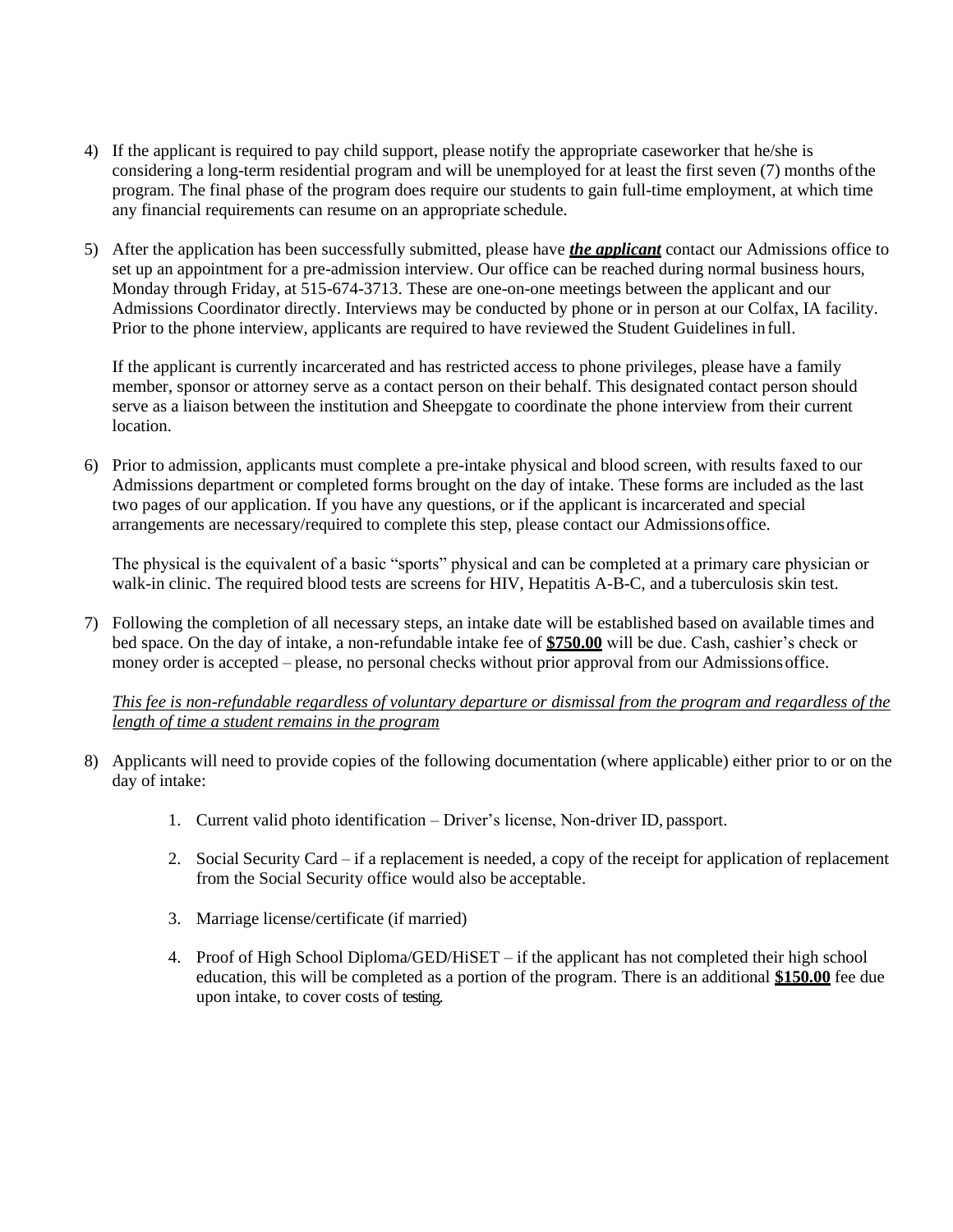- *9)* Sheepgate is not a medical facility therefore, if any detox is necessary, this must be completed prior to the intake date. Incoming students will begin activities in the program on the day of intake and must be mentally and physically able to participate fully. *We reserve the right to deny admission to any approved applicant suspected to be under the influence of a controlled substance at the time of admission.*
- 10) It is the policy of Sheepgate to facilitate student access to medical care during their stay in the program. For a full listing of our policies surrounding medical care, you may refer to the appropriate section in our Student Guidelines. Please make every effort to address any immediate dental or eye care needs prior to admission, as our resources and schedule availability for these types of appointments are limited.
- 11) Any applicants currently prescribed and taking psychiatric/psychotropic medications or narcotic medications must contact their prescribing physician to establish a transition schedule tapering them off the prescribed medication for the duration of their stay in Sheepgate. This transition must be completed prior to intake, or within the first 30 days of their stay in the program. Please see the following pages for more detailed instructions/description and a non-comprehensive list of some example prohibitedmedications.

Transition instructions must be provided by the physician on their letterhead/prescription pad, along with the signature of the prescribing or otherwise qualified physician to be accepted. This must be completed and received by the Admissions office *prior* to the day of intake.

Again, thank you for your interest in Sheepgate. We look forward to helping you work through the admissions process and answering any questions you may have about the program. On average, the process can take as little as a week, but is primarily driven by the motivation of the applicant to successfully complete all the necessary items as well as addressing any applicable situations or circumstances described above.

If you have any further questions, please contact our Admissions office at admissions@mysheepgate.or[g, or during](mailto:admissions@tcmid.org)  [normal busi](mailto:admissions@tcmid.org)ness hours at 515-674-3713.

Blessings,

#### **Admissions Department**

Sheepgate 900 North League Road Colfax, IA 50054 515-674-3713 515-864-0094 (fax) [admissions@mysheepgate.org](mailto:admissions@tcmid.org)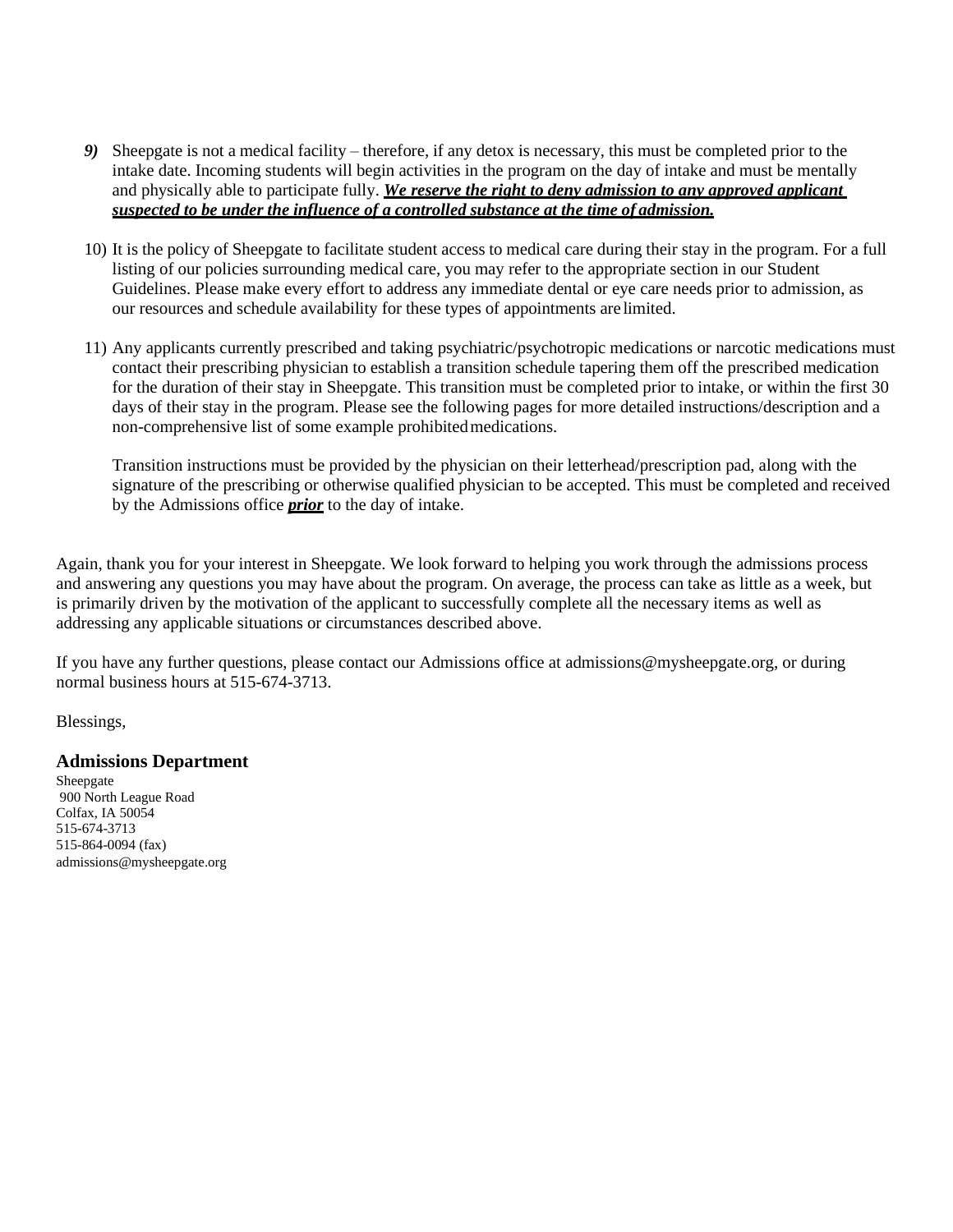# **[Prohibited Medica](mailto:admissions@tcmid.org)tions Policy**

Sheepgate policy prohibits the use of all addictive medications due to their interference with the recovery process. In addition, our policy dictates that any psychiatric or psychotropic medications be safely discontinued prior to beginning the program. Applicants should request a titration/taper schedule from their health care provider for any of his/her prohibited medications so that it may not be stopped abruptly. In the event that the titration/taper schedule continues after the intake date of the program, we require that it be a schedule that would be fully completed within 30 days from the start date.

In the rare circumstance that an alternate medication is unavailable, or the recommendation of the physician is that the medication should not be discontinued, Sheepgate is not an appropriate treatment option and a referral list of other treatment programs in the area can be provided.

### **The following classifications of prohibited medications include but are not limited to:**

- $\Box$  Barbiturates (including those combined with acetaminophen, caffeine or aspirin; e.g. Fiorocet, Fiorinal)
- Benzodiazepines
- Medications used for the treatment of opiate dependence
- $\Box$  Psychiatric/Psychotropic medications (See attached listing for a non-inclusive list)
- **Muscle relaxants**
- $\Box$  Narcotic pain relievers and pain relievers with potential for dependence and abuse\*
- $\Box$  Performance enhancing steroids or supplements
- Weight loss medications, either prescribed or over the counter
- Sleep aid medication, either prescribed, over the counter or herbal supplement (includingMelatonin)
- □ Stimulant medications used to treat Attention Deficit Disorder and Attention Deficit/Hyperactivity Disorder
- Smoking cessation products such as nicotine gum/lozenges\*\*
- Any/all herbal supplements must be approved **prior** to bringing them to theprogram

*\*Due to the highly addictive nature of narcotic pain relievers and their potential to undermine the program participants' recovery efforts and mindset, prescriptions written for these medications may be allowed for a limited time only, following a surgery or injury. Sheepgate staff may work with students and their health care providers following a surgery or injury to find other non-narcotic pain relievers that are permitted – examples include ibuprofen and naproxen.*

*\*\*Up to a 10-week cycle of the smoking cessation patch is permitted if desired. It must be followed on a declining, tapering schedule, and would need to be purchased by the student. Please speak to the Admissions Department during the application/admission process if interested.*

### **Please see the next page for examples of specific prohibited medications**